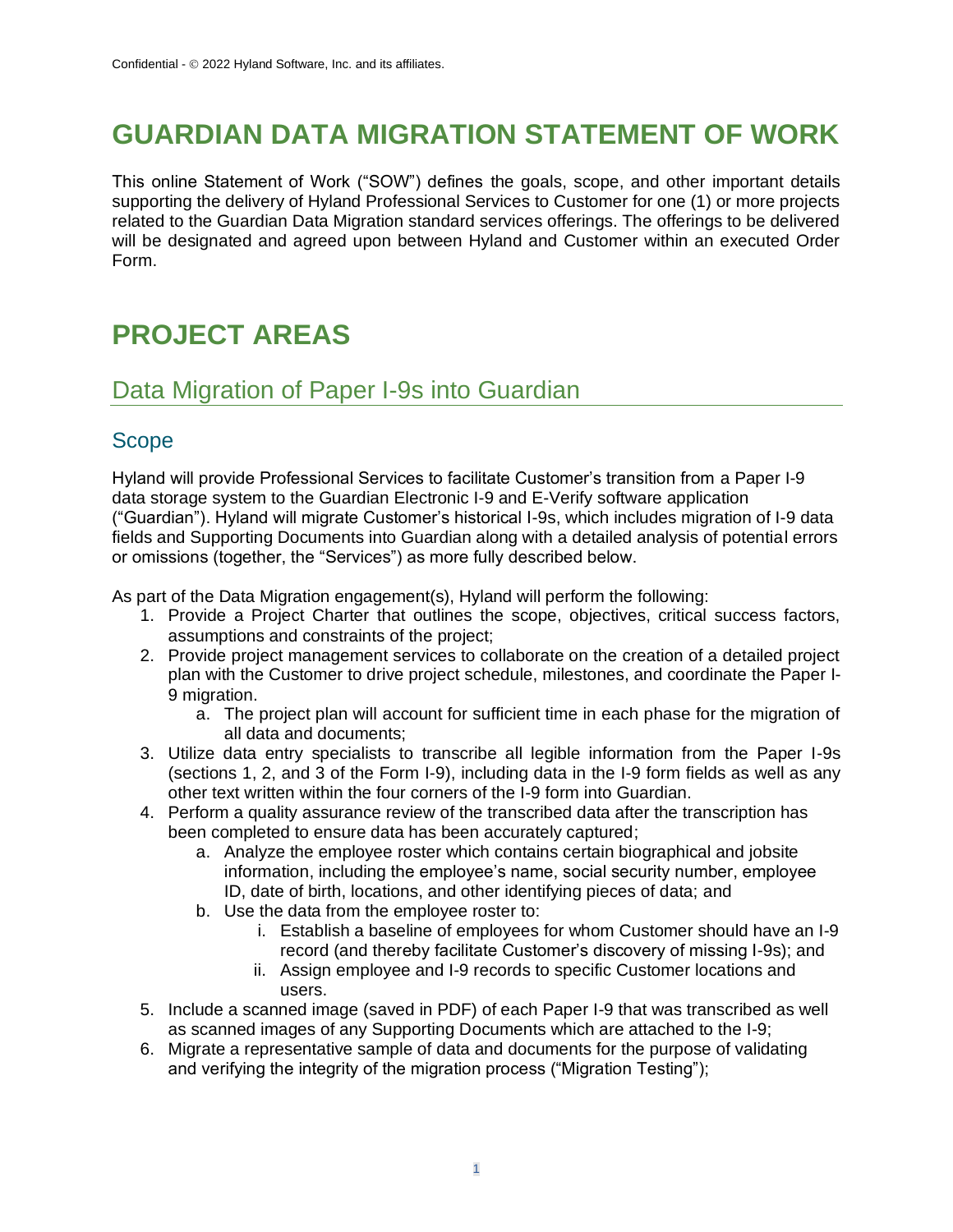- a. Guardian analyzes migrated I-9 data and generates an issue for any potential omission, mistake, or inconsistency detected on a Primary I-9, based on federal I-9 requirements for the specific Form I-9 version utilized.
- 7. Perform one Migration Testing reiteration when any or all of the following conditions are met:
	- a. Historical I-9 data and/or documents do not successfully import as a result of a defect in the Hyland migration process;
	- b. Historical I-9 data and/or documents do not meet the migration requirements as documented within the Requirements Document;
- 8. Deliver migration reporting; accounting for the total I-9's and Section 3's received and imported:
	- a. Stats Report, detailing the migration outcome;
	- b. Audit Report, detailing omissions, mistakes, or inconsistencies detected in Guardian for the Primary I-9 documents; and
		- i. Primary I-9 documents account for the most recent I-9 document for each employee in the system.
- 9. At the end of the project, Hyland will destroy all source data and files provided to Hyland in fulfillment of this engagement, including but not limited to copies of all Paper I-9s, Supporting Documents, and employee roster files (together, "Source Data") once such Source Data is no longer needed by Hyland for the Services or any related projects such as I-9 remediation.

### **Assumptions**

This project is based on the below assumptions being true. If for some reason these assumptions prove to be false, this could result in a scope change and may have an impact on the proposed cost and timeline to deliver:

- 1. The migration includes up to the number of Paper I-9s and Section 3 records indicated on an executed Order Form;
	- a. Estimate allows for 10% of variance in document volume.
- 2. Customer will be responsible for coordinating and completing the compilation of historical Paper I-9 documents in accordance with Hyland specifications;
	- a. I-9s received as part of a Paper I-9 migration must (i) conform precisely with the format published by the United States Citizenship and Immigration Services (USCIS) or its predecessor, Immigration and Naturalization Service (INS) with regards to section placement and number of pages; and (ii) not contain any extraneous pages or information (including the Form I-9 instructions);
	- b. Upon request, Hyland may in its sole discretion agree to remove any extraneous pages prior to inputting into Guardian for an additional fee set forth on a Change Order; and
	- c. I-9 documents will be provided for the migration as dictated by the Project Schedule.
- 3. Supporting documents will not exceed an average of more than twenty-two (22) pages per  $I-9:$
- 4. Migrated Paper I-9 data is accepted by Hyland on an "as-is" and "as submitted" basis. Customer is fully responsible for ensuring that migrated Paper I-9s are correct according to government compliance standards. As such, these migrated pieces of data are subject to verification by Customer and should not be relied upon prior to verification by Customer; and
- 5. The migration will be performed in a single phase, except as otherwise stated in an agreed upon project plan.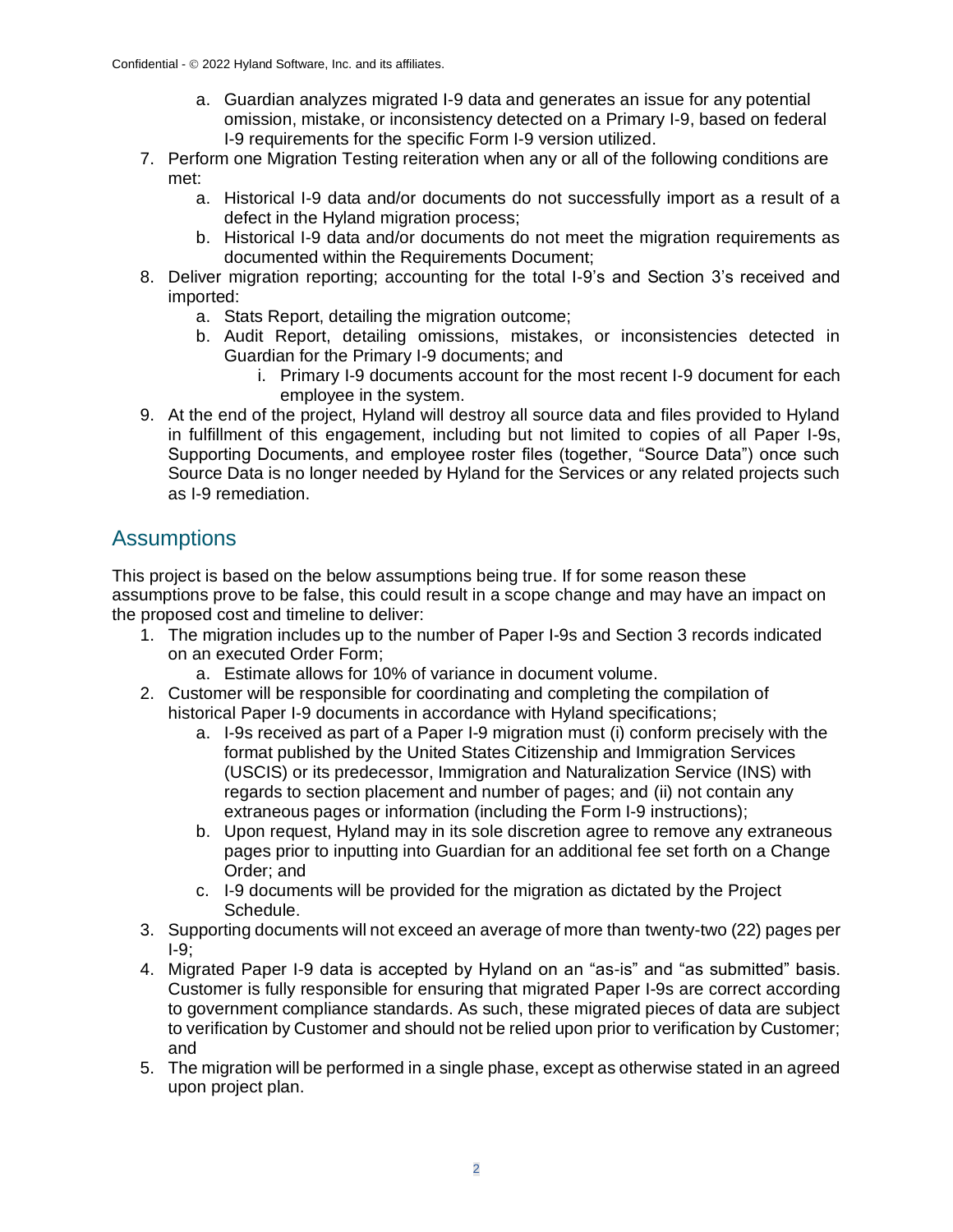- a. Import Customer's I-9 data into Customer's Guardian production environment upon receiving Customer's written approval;
- b. Corresponding "archival I-9" record will be associated with an employee record based on the social security number or other unique identifier located on the I-9.
	- i. Multiple I-9s for a given employee will each be associated with one I-9 employee record (provided that each I-9 has the same unique employee identifiers) and designate the most recent as the "Primary I-9" for the employee.
- c. Corresponding I-9 Section 3 entries will be associated with the archival I-9 (each of which constitutes an I-9 for billing purposes).
	- i. The most recent Section 3 entry will determine reverification deadlines and reminders by default; and
	- ii. If Hyland is unable to associate a Section 3 entry with a particular I-9, Hyland will notify Customer.

### **Exclusions**

- 1. Remediation work required to bring historical I-9s into compliance, such engagement to be documented in a separate scope of work;
- 2. Creation of I-9s for employees whose I-9 was not originally provided;
- 3. Legal guidance from Hyland on how to correct or remediate I-9 issues all such advice to be provided by Customer;
- 4. Review of any corrections or notations on Paper I-9s sent by Customer; and
- 5. Legal audit of all historical I-9s to ensure compliance standards;
	- a. Migrated data, even once it is accessible by Customer, may still require review and classification as to completeness, specific usability, and compliance standards.

### **Deliverables**

| <b>Deliverable</b>                 |
|------------------------------------|
| <b>Project Charter</b>             |
| Customer's Delivery of I-9         |
| <b>Documents and Data</b>          |
| <b>Complete Transcription</b>      |
| Sample Migration                   |
| <b>Production Import</b>           |
| <b>Project Closure Information</b> |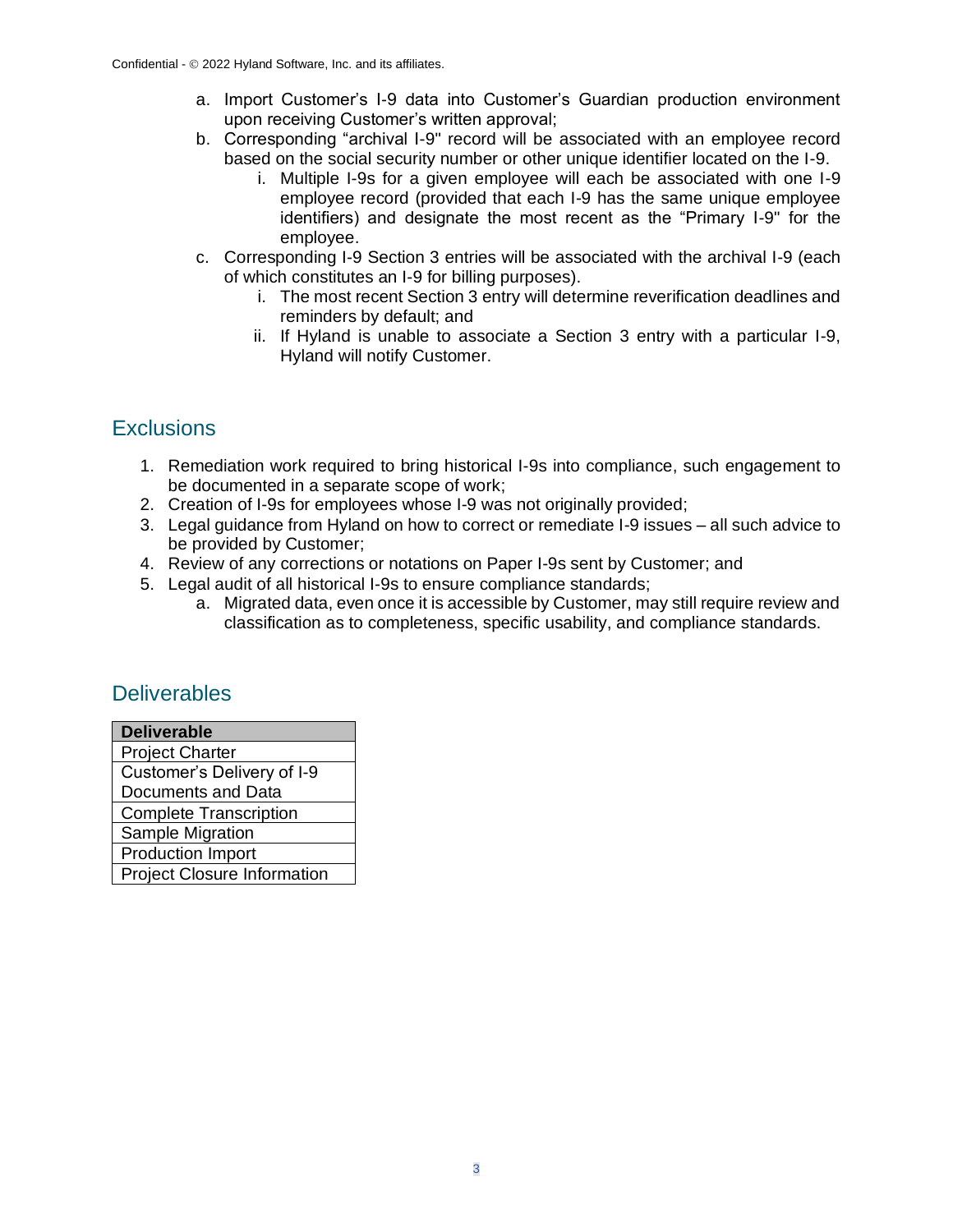## Data Migration of Electronic I-9s into Guardian

## Scope

Hyland will provide Professional Services to facilitate Customer's transition from an Electronic I-9 data storage system to Guardian. Hyland will migrate Customer's historical Electronic I-9s, which includes migration of I-9 data fields and Supporting Documents into Guardian along with a detailed analysis of potential errors or omissions (together, the "Services") as more fully described below.

- 1. Provide a Project Charter that outlines the scope, objectives, critical success factors, assumptions and constraints of the project;
- 2. Provide project management services to collaborate on the creation of a detailed project plan with the Customer in order to drive project schedule, milestones and coordinate the Electronic I-9 migration.
	- a. The project plan will account for sufficient time in each phase for the migration of all data and documents;
- 3. Analyze the electronic files provided from Customer's prior electronic system, determine the appropriate field level mapping, and import all relevant and useable I-9 Data into Guardian through a defined data exchange process.
	- a. Field level mapping will specify the field name, description, data type, length, and other constructs of all required and optional I-9 fields which can be imported into Guardian ("I-9 Data");
- 4. Perform a quality assurance review of the I-9 Data to ensure data has been accurately captured;
	- a. Analyze the employee roster which contains certain biographical and jobsite information, including the employee's name, social security number, employee ID, date of birth, locations, and other identifying pieces of data; and
	- b. Use the data from the employee roster to:
		- i. Establish a baseline of employees for whom Customer should have an I-9 record (and thereby facilitate Customer's discovery of missing I-9s); and
		- ii. Assign employee and I-9 records to specific Customer locations and users.
- 5. Provide reasonable assistance to Customer to identify any inconsistencies or abnormalities in the way the I-9 Data has been stored or retained and seek input and feedback from Customer with respect to how the migrated records should be reflected in Guardian.
	- a. At no additional charge, Hyland will offer to programmatically exempt certain "false positive" I-9 issues that are triggered in Guardian due to missing or incorrect data observed in the electronic files from Customer's prior electronic I-9 system. Such exemptions may be solely based on Hyland's examination of a sample set of data (e.g., Hyland observes that N/A values appear on I-9 Images but are not present in the I-9 Data). Customer assumes all risk of programmatic exemption if desired;
- 6. Migrate a representative sampling of data and documents for the purpose of validating and verifying the integrity of the migration process ("Migration Testing");
	- a. Guardian analyzes migrated I-9 data and generates an issue for any potential omission, mistake, or inconsistency detected on a Primary I-9, based on federal I-9 requirements for the specific Form I-9 version utilized.
- 7. Perform one Migration Testing reiteration when any or all of the following conditions are met: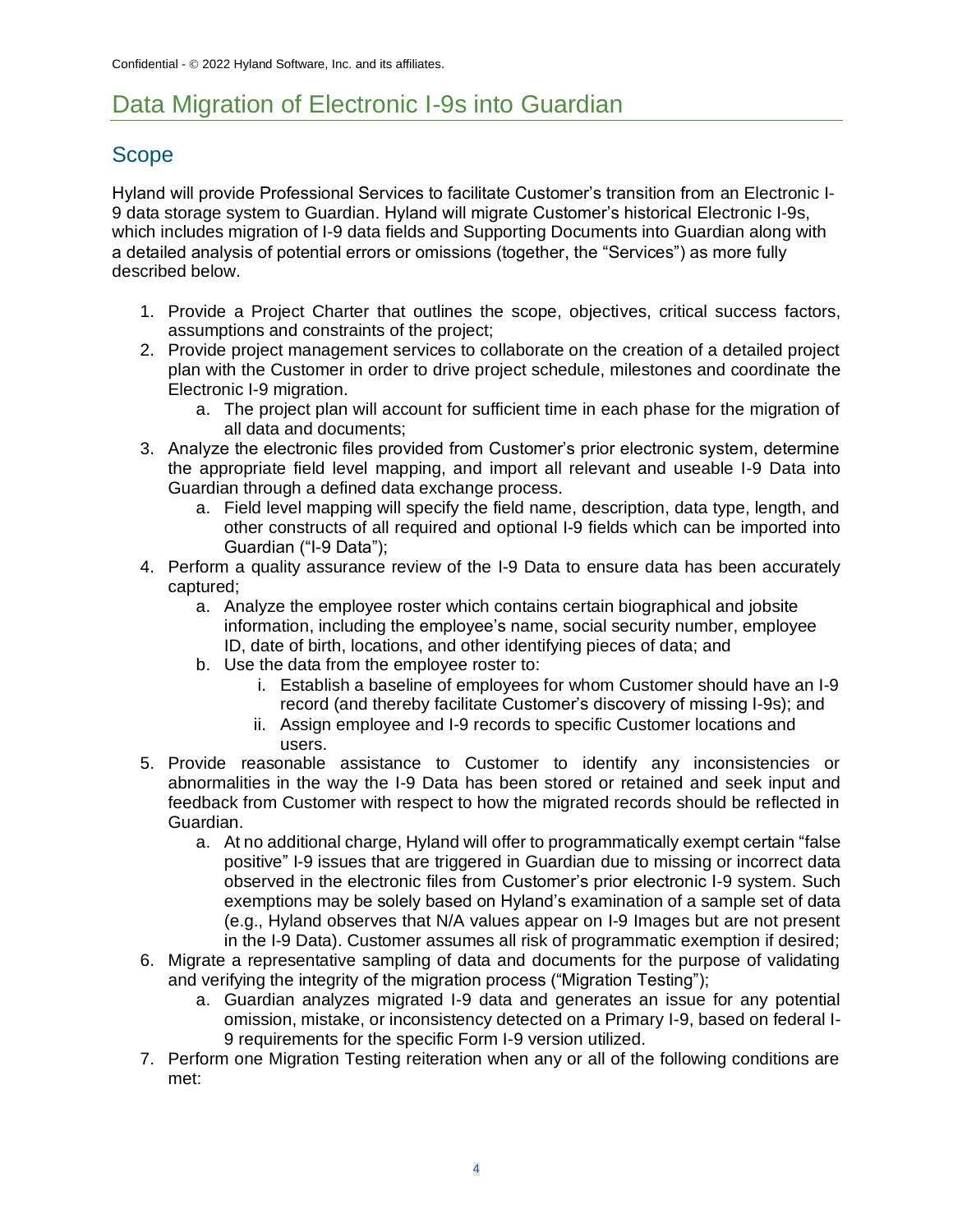- a. Historical I-9 data and/or documents do not successfully import as a result of a defect in the Hyland migration process;
- b. Historical I-9 data and/or documents do not meet the migration requirements as documented within the Requirements Document;
- 8. Upload and maintain scanned images of any I-9 Supporting Documents which are tagged with a unique identifier or otherwise logically associated with the historical Electronic I-9 to which they are associated;
- 9. Upload Audit Trails provided by Customer to each Electronic I-9 migrated into Guardian as a Supporting Document, which shall be accessible and made available to Customer in the event of an audit;
	- a. Audit trails will be provided by the Customer in a one-time bulk delivery prior to the demo and data migration.
- 10. Deliver migration reporting; accounting for the total I-9's and Section 3's received and imported:
	- a. Stats Report, detailing the migration outcome;
	- b. Audit Report, detailing omissions, mistakes, or inconsistencies detected in Guardian for the Primary I-9 documents; and
		- i. Primary I-9 documents account for the most recent I-9 document for each employee in the system.
- 11. At the end of the project, Hyland will destroy all source data and files provided to Hyland in fulfillment of this engagement, including but not limited to copies of all Electronic I-9s, Supporting Documents, and employee roster files (together, "Source Data") once such Source Data is no longer needed by Hyland for the Services or any related projects such as I-9 remediation.

## **Assumptions**

This project is based on the below assumptions being true. If for some reason these assumptions prove to be false, this could result in a scope change and may have an impact on the proposed cost and timeline to deliver:

- 1. The migration includes up to the number of Electronic I-9s and Section 3 records indicated on an executed Order Form;
- 2. Customer will be responsible for coordinating and completing the compilation of Electronic I-9 documents in accordance with Hyland specifications;
	- a. I-9s received as part of an Electronic I-9 migration must (i) include the Form I-9 hardcopy representation (hereinafter, "I-9 Image") of each I-9 electronically generated in the prior system, which conforms precisely with the format published by the United States Citizenship and Immigration Services (USCIS) or its predecessor, Immigration and Naturalization Service (INS) with regards to section placement and number of pages and (ii) not contain any extraneous pages or information (including the Form I-9 instructions);
	- b. Upon request, Hyland may in its sole discretion agree to remove any extraneous pages prior to inputting into Guardian for an additional fee set forth on a Change Order; and
	- c. I-9 documents will be provided for the migration as dictated by the Project Schedule.
- 3. Customer is responsible for the delivery of historical Electronic I-9 data to Hyland in agreement per the Data Delivery Specification;
	- a. Historical I-9 data and documents will be provided in accordance with mutually agreed upon specifications; and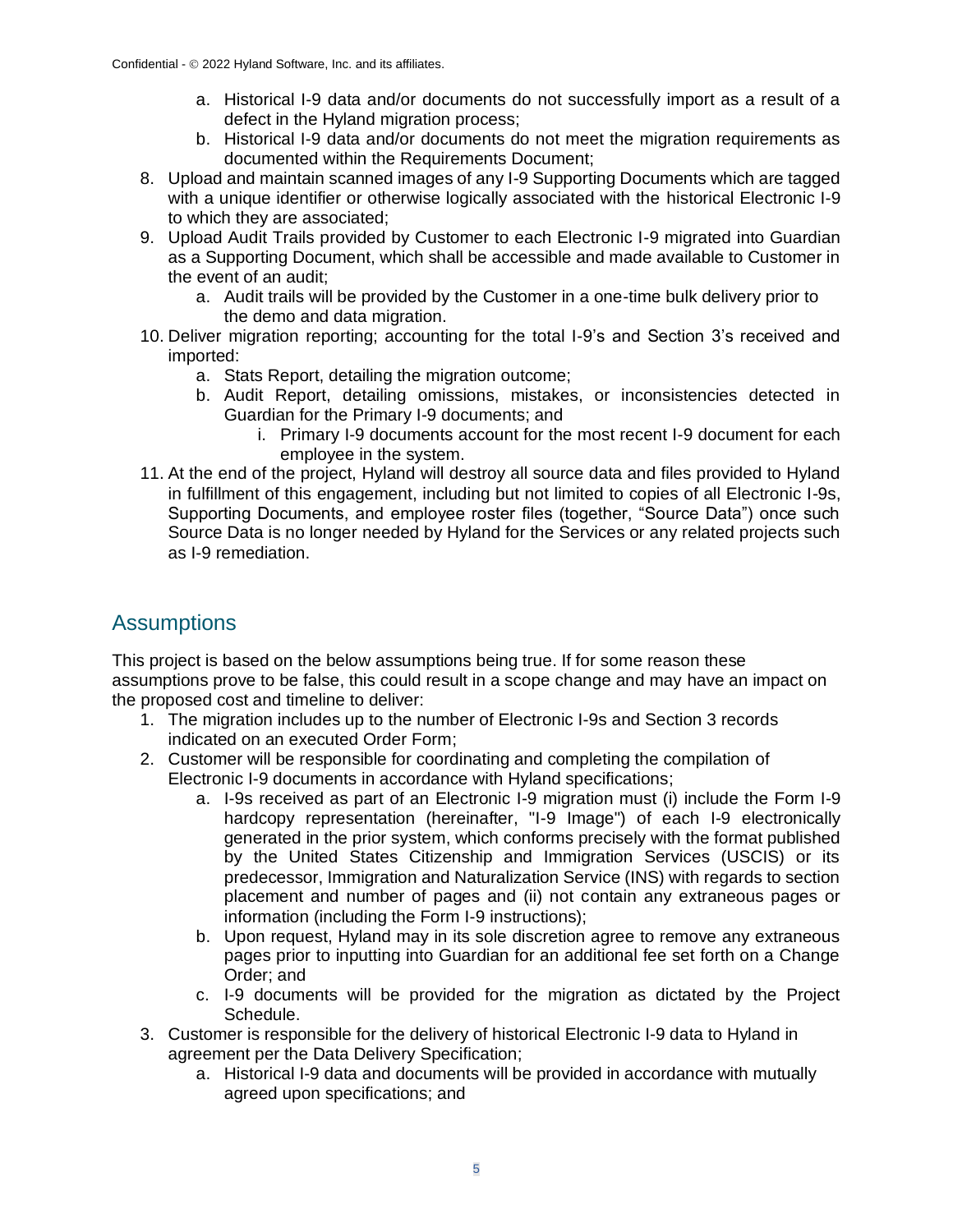- b. I-9 data and documents will be provided for the migration as dictated by the Project Schedule;
- 4. Customer is responsible for the delivery of the Audit Trail for each Electronic I-9 sent for migration, which is tagged with a unique identifier or otherwise logically associated with the historical Electronic I-9 to which it is associated.
- 5. Customer consents to Hyland removing password protection from the I-9 images so that Customer can amend Electronic I-9s as needed in Guardian for compliance purposes.
- 6. The migration will be performed in a single phase, except as otherwise stated in an agreed upon project plan.
	- a. Import Customer's I-9 data into Customer's Guardian production environment upon receiving Customer's written approval;
	- b. Corresponding "archival I-9" record will be associated with an employee record based on the social security number or other unique identifier located on the I-9.
		- i. Multiple I-9s for a given employee will each be associated with one I-9 employee record (provided that each I-9 has the same unique employee identifiers) and designate the most recent as the "Primary I-9" for the employee.
	- c. Corresponding I-9 Section 3 entries will be associated with the archival I-9 (each of which constitutes an I-9 for billing purposes).
		- i. The most recent Section 3 entry will determine reverification deadlines and reminders by default; and
		- ii. If Hyland is unable to associate a Section 3 entry with a particular I-9, Hyland will notify the Customer.

### **Exclusions**

- 1. Remediation work required to bring historical I-9s into compliance, such engagement to be documented in a separate scope of work;
- 2. Fee associated with the creation of new Electronic I-9 records in Guardian, which may be required based on Customer's audit review of migrated historical I-9s;
- 3. Creation of I-9s for employees whose I-9 was not originally provided;
- 4. Legal guidance from Hyland on how to correct or remediate I-9 issues all such advice to be provided by Customer;
- 5. Legal audit of all historical I-9s to ensure compliance standards; and
	- a. Migrated data, even once it is accessible by Customer, may still require review and classification as to completeness, specific usability, and compliance standards.
- 6. Additional analysis, evaluation, or mapping of historical Electronic I-9 data that does not meet the requirements of the data mapping file.

### **Deliverables**

| <b>Deliverable</b>                 |
|------------------------------------|
| <b>Project Charter</b>             |
| Customer's Delivery of I-9         |
| Documents and Data                 |
| Sample Migration                   |
| <b>Production Import</b>           |
| <b>Project Closure Information</b> |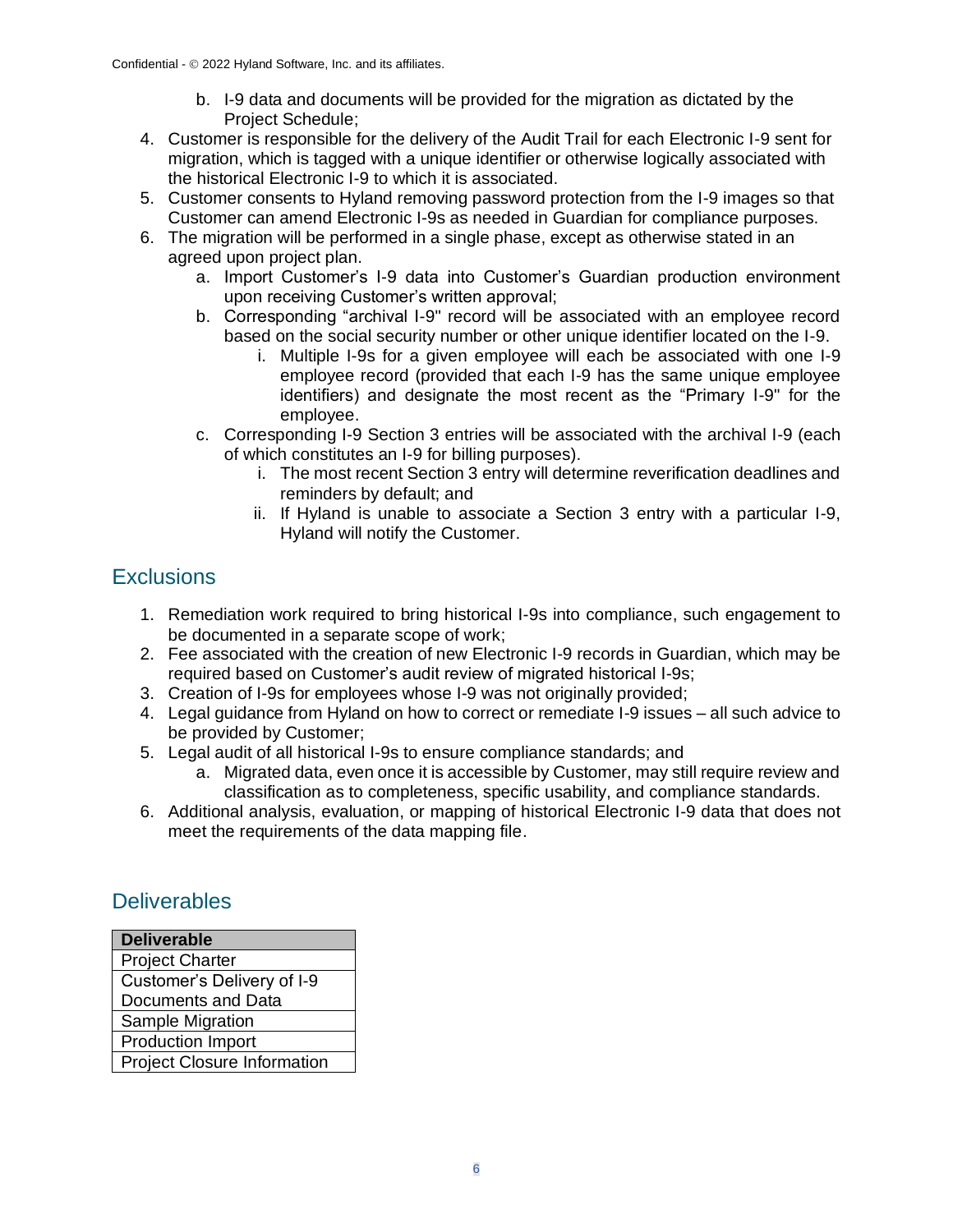# **DELIVERABLE DESCRIPTIONS**

The following table provides an overview of the Hyland project deliverables. Please reference the specific Project Areas for a listing of the applicable deliverables.

## Paper I-9 Data Migration

| <b>Deliverable</b>                                                                                      |
|---------------------------------------------------------------------------------------------------------|
| <b>Project Charter</b>                                                                                  |
| Includes activities, owners, and dates/timing as well as change control procedures and key              |
| dependencies.                                                                                           |
| <b>Customer's Delivery of I-9 Documents and Data</b>                                                    |
| Compilation and delivery of historical Paper I-9 documents and data per Hyland specifications.          |
| <b>Complete Transcription</b>                                                                           |
| Transcribed dataset of information to facilitate the identification, retrieval and reverification (as   |
| applicable) of the migrated records. Transcription stats report to include the number of I-9's, Section |
| 3's, and supporting documents.                                                                          |
| <b>Sample Migration</b>                                                                                 |
| Documents loaded into test environment. Demo stats report to include the number of I-9's, Section 3's,  |
| and supporting documents.                                                                               |
| <b>Production Import</b>                                                                                |
| Documents loaded into production environment. Production stats report to include the number of I-9's,   |
| Section 3's, and supporting documents.                                                                  |
| <b>Project Closure Information</b>                                                                      |
| Signifies completion of activity on the migration project.                                              |
|                                                                                                         |
|                                                                                                         |

# Electronic I-9 Data Migration

|--|

#### **Project Charter**

Includes activities, owners, and dates/timing as well as change control procedures and key dependencies.

**Customer's Delivery of I-9 Documents and Data** 

Compilation and delivery of historical Electronic I-9 documents and data per Hyland specifications. **Sample Migration**

Documents loaded into test environment. Demo stats report to include the number of I-9's, Section 3's, and supporting documents.

#### **Production Import**

Documents loaded into production environment. Production stats report to include the number of I-9's, Section 3's, and supporting documents.

**Project Closure Information**

Signifies completion of activity on the migration project.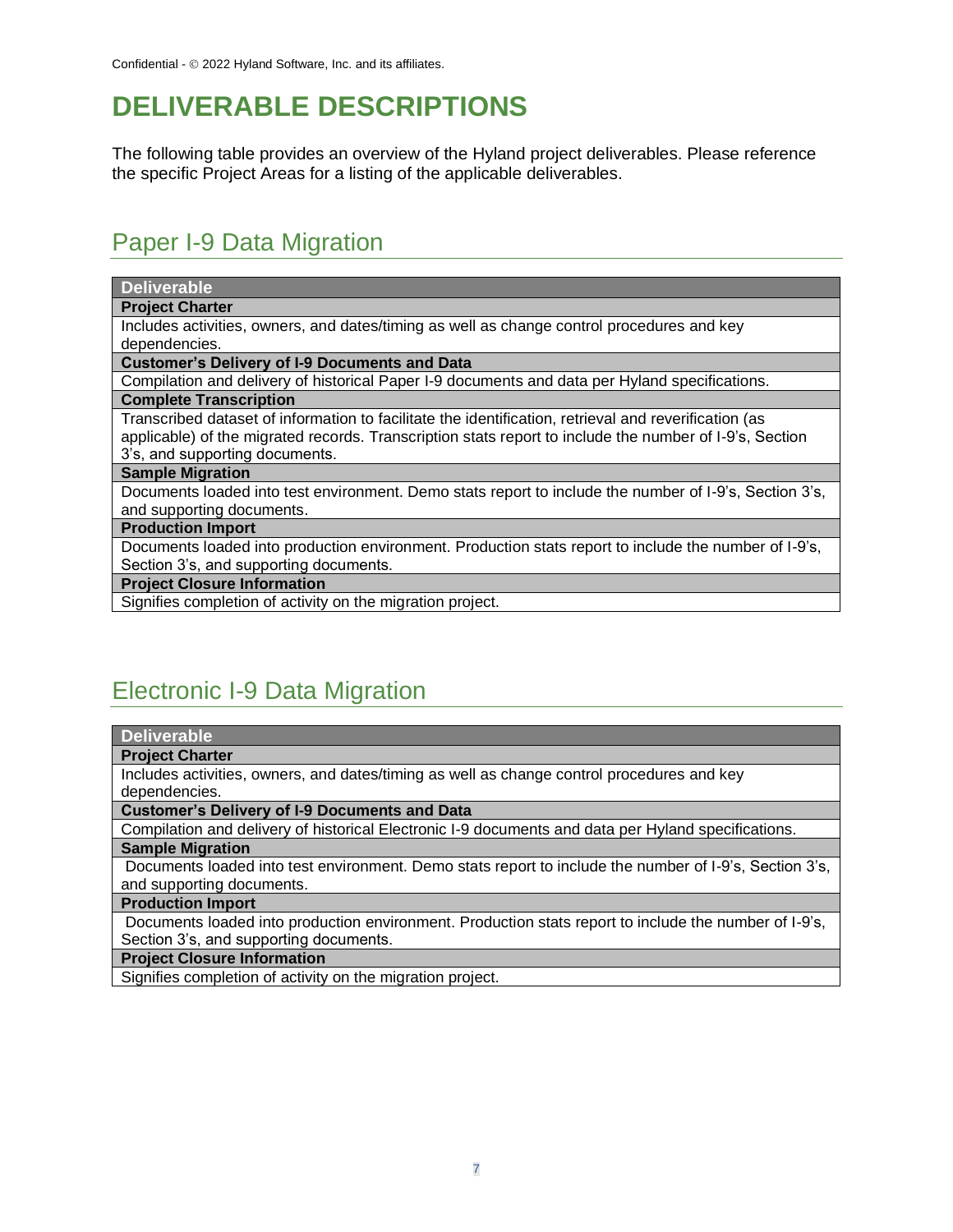# **KEY ASSUMPTIONS**

The following are key assumptions that impact the success of the solution, and are applicable to all Project Areas within this SOW:

- 1. Services start date is subject to a mutually agreed upon schedule after execution of an Order Form;
- 2. Professional Services will be delivered utilizing Hyland's standard implementation methodology;
- 3. Hyland and Customer will discuss generally acceptable working hours and take into consideration time zone differences. Issues deemed as non-critical will only be addressed during normal business hours; Customer recognizes that the Hyland Resources execute several projects simultaneously and are not exclusively dedicated Customer resources;
- 4. Upon mutual agreement between Hyland and Customer, the Requirements Document (RD) replaces any previous form of scope or solution proposal and becomes the then current project scope. Any changes to the scope per the RD may require review and reestimation of the work effort, timeline, and pricing to deliver, and, based on such review and re-estimation, Hyland will determine whether the Project Change Control Process is required;
- 5. Each project is intended to be implemented in a timeframe of contiguous weeks. Scheduling delays that impact the project timeline will result in changes to project costs;
- 6. Each deliverable created will use Hyland's standard deliverable templates. Customer requested changes to deliverable templates may increase project costs or introduce timeline delays; and
- 7. If necessary after execution, an Order Form or corresponding agreement can be adjusted in scope, or a new agreement issued, following the Project Change Control Process included in this document.
	- a. Items encountered along the way and not expressly covered by the scope may either be excluded or handled under an alternative change order.
	- b. Undue Customer delays or rework of effort may also lead to a change order. These include but are not limited to the following:
		- i. Significant increases in the time as allotted by the agreed upon project schedule;
		- ii. Conducting additional training sessions, additions (or extensions) of resources for any of the project activities;
		- iii. Unavailability of Customer's project team, subject matter experts or thirdparty vendor resources at the mutually agreed upon time and location;
		- iv. Cancelling or changing any of the agreed upon scheduled project plan events without two (2) weeks' notice, communicated in email to the Hyland project manager.

# **CUSTOMER OBLIGATIONS**

To facilitate Hyland's execution of the Professional Services, Customer agrees, at a minimum, to the following obligations. The parties acknowledge and agree that failure to meet the responsibilities noted will likely affect project duration, cost and/or quality in the execution and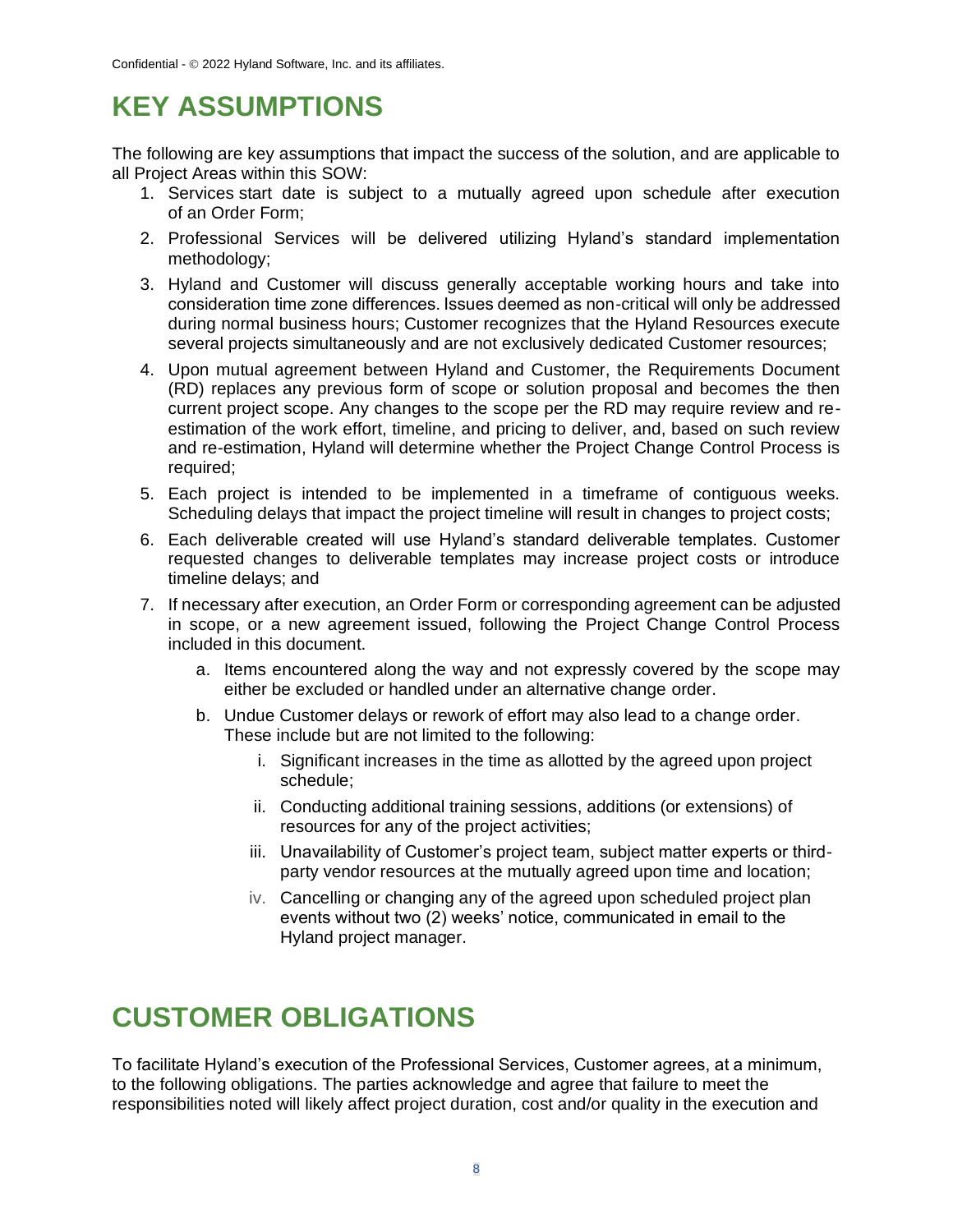#### completion of Professional Services.

## Project Personnel

- 1. Customer will assign a project sponsor, who will be actively involved in the project(s) and is the final escalation point for all issues and decisions:
	- a. The project sponsor will also ensure that the appropriate Customer personnel are assigned and made available to execute the project(s) successfully.
- 2. Customer will assign a project manager, who will act as a single point of contact for the Hyland project team and whose responsibilities include, but are not limited to, the following:
	- a. Managing all customer obligations as defined herein;
	- b. Participate in scheduled meetings and provide timely feedback when questions arise throughout the project; and
	- c. Coordinating all necessary tasks and communications needed for the Services.
	- d. Customer recognizes that the Hyland Project Manager manages several projects simultaneously and is thus not an exclusively dedicated Customer resource.
- 3. Customer will engage the appropriate business process owners to the project(s), as well as subject matter experts, who are thoroughly knowledgeable about the current business practices in their respective areas and who are capable of performing their assigned project roles:
	- a. Business process owners and subject matter experts will be required to attend and contribute to all project meetings to which they have been invited for the duration of the project(s).
- 4. Customer will make reasonable efforts to maintain consistent resources throughout the project(s):
	- a. Any anticipated changes to the core team must be communicated in writing within five (5) business days unless termination or illness is the result of the change.

## Project Management

- 1. Customer will review all deliverables in accordance to the agreed upon plan. Failure to respond where needed within the designated timelines may result in project delays, loss of resources, and incorporation of the Project Change Control Process;
- 2. Customer will execute timely decision-making, completion of all deliverables and action items and resolution of issues throughout the course of the project(s); and
- 3. Customer will provide approval for applicable deliverables within ten (10) business days.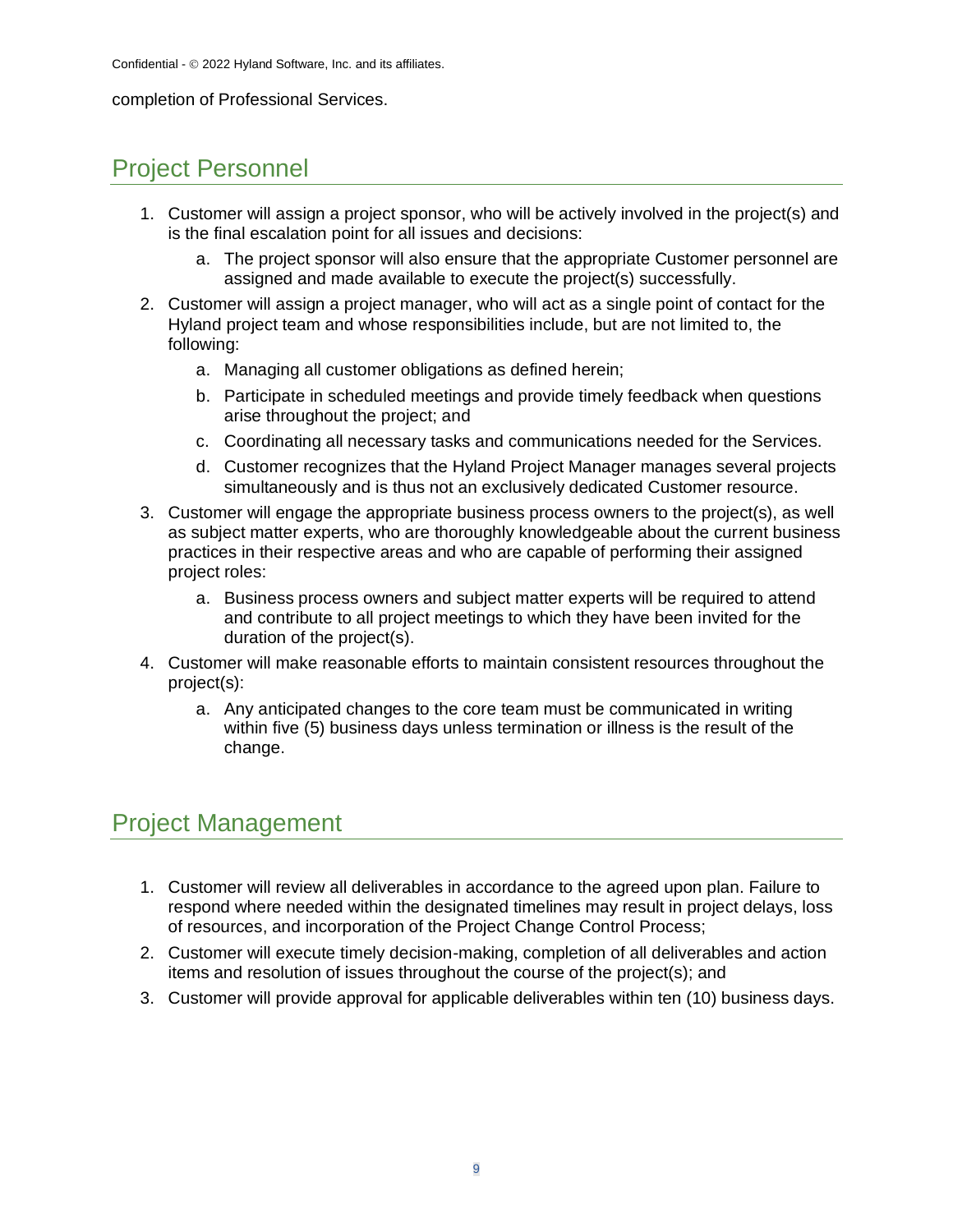# Customer Data

## Paper I-9 Data Migration

- 1. Customer agrees to follow Hyland instruction for sending historical I-9 records to Hyland.
	- a. All paper I-9s will be migrated to Hyland in as few Batches as possible. Unless otherwise agreed to by Hyland, Customer shall adhere to the following Batch requirements with respect to the sending of I-9 files.
		- For migrations of 10,000 or fewer Paper I-9s, Customer agrees to send all Paper I-9s and attached Supporting Documents to Hyland in one Batch; and
		- **•** For migrations totaling more than 10,000 Paper I-9s, Customer may send multiple batches (as applicable). Provided that each subsequent batch contains at least 10,000 I-9s or the remaining number of I-9s to be migrated, whichever is less.
	- b. If Customer does not adhere to the Batch requirements specified above, Hyland may in its sole discretion:
		- Accept the Batches to accommodate Customer's business need without further charge; or
		- Accept the Batches and assess additional charges to Customer to account for the administrative time and overhead costs.
	- c. In the event Customer sends more than one Batch of I-9 files to Hyland, Hyland will consider the additional Batches of I-9s to be part of the same project (i.e., Hyland will only perform one data migration and remediation cycle on all Batches received). Notwithstanding the above, Hyland may, in its sole discretion, treat an additional Batch of I-9s as a separate project (performing a separate data migration and remediation cycle for the Batch in question), which is subject to the same services, deliverables, and per I-9 pricing specified herein. Hyland shall notify Customer in writing (delivery of which may be made by email) if Hyland intends to treat an additional Batch of I-9s as a separate project as set forth above.
- 2. Customer is solely responsible for maintaining back-up copies of Source Data provided to Hyland, and Hyland will not return Source Data to Customer. Requests by Customer for Hyland to: (a)Maintain copies of Source Data beyond the timeline stated above; or (b) return Source data to Customer via courier or through electronic transfer will result in additional charges to Customer.
- 3. Customer will provide ALL Historical Paper I-9s and Supporting Documents within six (6) months from contract execution. If Customer is unable to send ALL historical I-9s within this 6-month time period, Hyland may at its sole discretion consider the Services to be terminated by Customer, and retain all fees paid by Customer in connection therewith;
	- a. Historical I-9s received by Hyland prior to the expiration date will be migrated under the terms and conditions set forth herein; and
	- b. Historical I-9s sent to Hyland after the expiration date may require a change order at Hyland's discretion and will be subject to Hyland's I-9 data migration rates then in effect.
- 4. Customer agrees to send all historical Paper I-9 files to Hyland in digital format (i.e., scanned and uploaded to a secure location) according to Hyland instructions provided during project kick-off;
	- a. If Customer sends I-9s to Hyland in Paper format, Hyland may in its sole discretion assess additional charges and fees to Customer to account for the administrative time and expense of handling the Paper records and scanning the I-9s into the required electronic format; and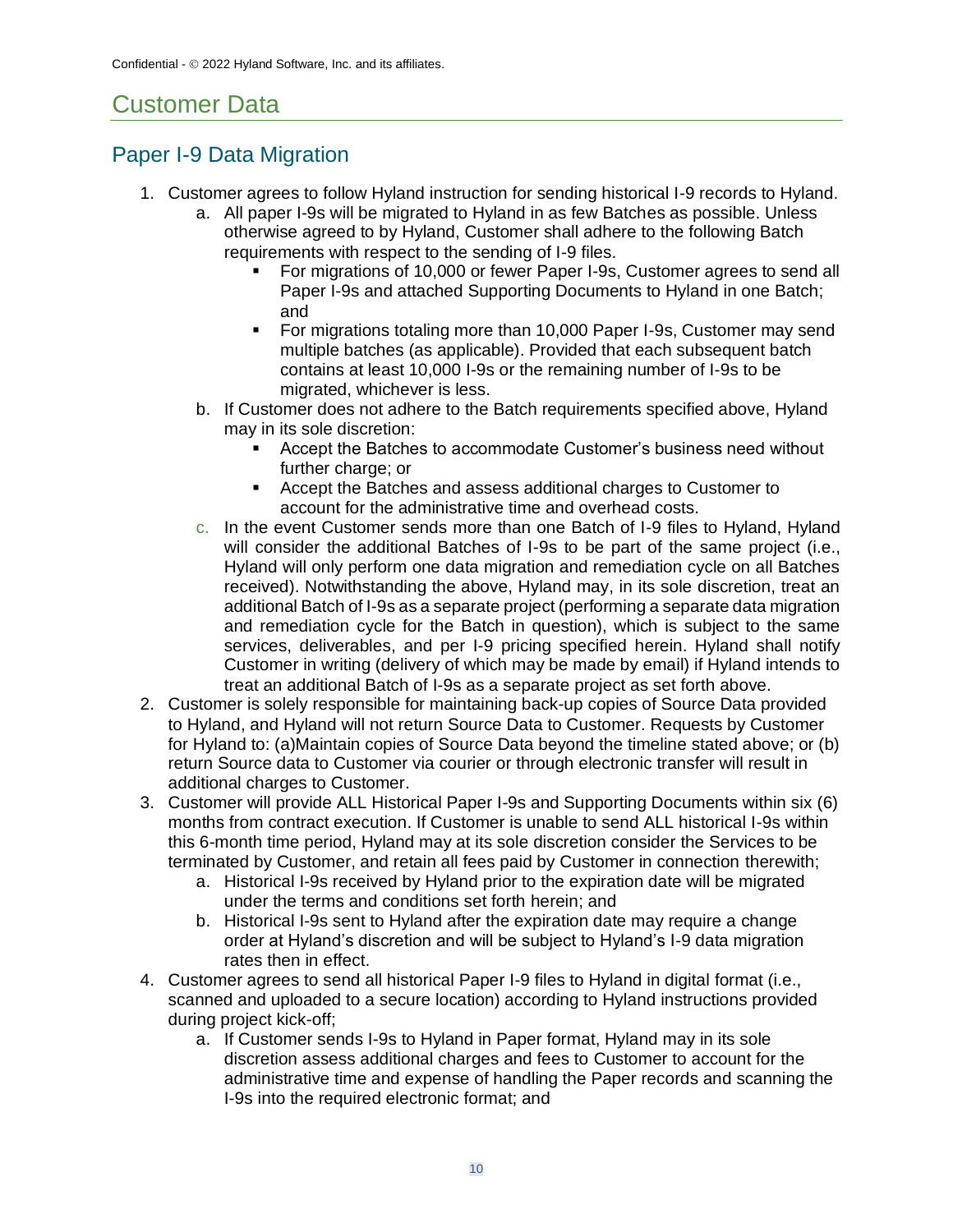- b. It is recommended that the Paper format is a copy of the original record. Hyland will not be responsible for providing the paper format back to the customer in a timely fashion if required for an audit.
- 5. Customer will provide Employee Roster from Customer's HR information system (HRIS) or similar application. This is used to create employee profiles in Guardian along with performing a comparison of individuals who are expected to have an I-9 against the historical I-9s provided;
- 6. Customer will provide E-Verify data, if applicable;

### Electronic I-9 Data Migration

- 1. Customer agrees to follow Hyland instruction for sending historical Electronic I-9 records to Hyland.
	- a. All Electronic I-9s will be migrated to Hyland in as few Batches as possible. Unless otherwise agreed to by Hyland, Customer shall adhere to the following Batch requirements with respect to the sending of Electronic I-9 files.
		- i. For migrations of 10,000 or fewer Electronic I-9s, Customer agrees to send all Electronic I-9s and attached Supporting Documents to Hyland in one Batch; and
		- ii. For migrations totaling more than 10,000 Electronic I-9s, Customer may send multiple batches (as applicable). Provided that each subsequent batch contains at least 10,000 I-9s or the remaining number of I-9s to be migrated, whichever is less.
	- b. If Customer does not adhere to the Batch requirements specified above, Hyland may in its sole discretion:
		- i. Accept the Batches to accommodate Customer's business need without further charge; or
		- ii. Accept the Batches and assess additional charges to Customer to account for the administrative time and overhead costs.
	- c. In the event Customer sends more than one Batch of Electronic I-9 files to Hyland, Hyland will consider the additional Batches of Electronic I-9s to be part of the same project (i.e., Hyland will only perform one data migration and remediation cycle on all Batches received). Notwithstanding the above, Hyland may, in its sole discretion, treat an additional Batch of Electronic I-9s as a separate project (performing a separate data migration and remediation cycle for the Batch in question), which is subject to the same services, deliverables, and per I-9 pricing specified herein. Hyland shall notify Customer in writing (delivery of which may be made by email) if Hyland intends to treat an additional Batch of I-9s as a separate project as set forth above.
- 2. Customer is solely responsible for maintaining back-up copies of Source Data provided to Hyland, and Hyland will not return Source Data to Customer. Requests by Customer for Hyland to: (a)Maintain copies of Source Data beyond the timeline stated above; or (b) return Source data to Customer via courier or through electronic transfer will result in additional charges to Customer.
- 3. Customer will provide ALL Historical Electronic I-9s and Supporting Documents within six (6) months from contract execution. If Customer is unable to send ALL historical I-9s within this 6-month time period, Hyland may at its sole discretion consider the Services to be terminated by Customer, and retain all fees paid by Customer in connection therewith;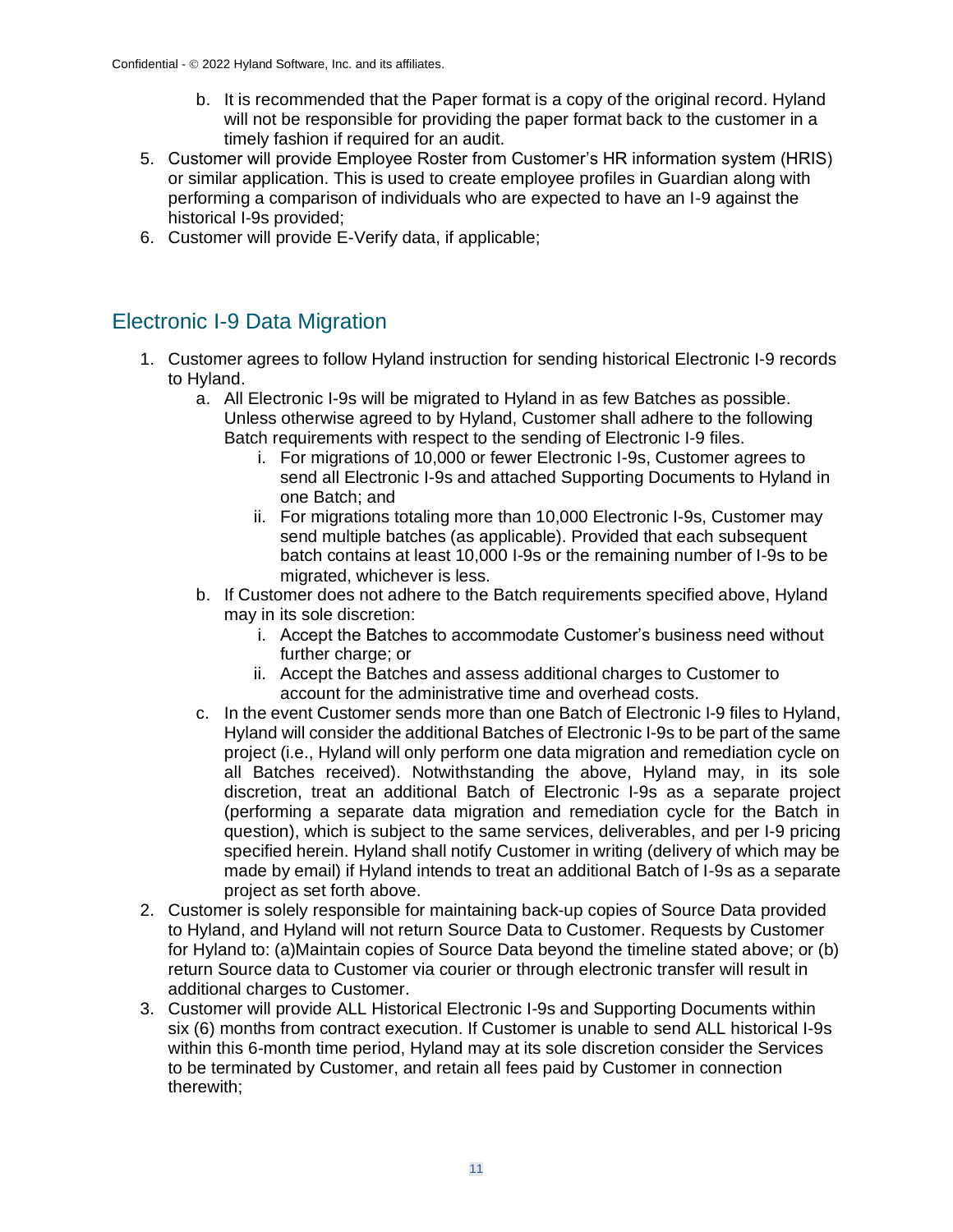- a. Historical Electronic I-9s received by Hyland prior to the expiration date will be migrated under the terms and conditions set forth herein; and
- b. Historical Electronic I-9s sent to Hyland after the expiration date may require a change order at Hyland's discretion and will be subject to Hyland's I-9 data migration rates then in effect.
- 4. Customer shall generate or request its prior Electronic I-9 provider to generate an export file of the I-9 Data from its historical Electronic I-9s which meets the requirements of the data mapping file provided by Hyland;
	- a. If Customer is unable to provide Hyland with the I-9 Data, Customer may either:
		- i. Request that Hyland treat these records as "Paper I-9," which require a full data transcription of all fields, at the costs and fees set forth in the Order Form for Paper I-9s. The Scope, Assumptions, Exclusions, Deliverables and Customer Obligations of Paper I-9s set forth in this SOW shall apply to any electronic I-9s treated as paper; or
		- ii. Accept the migration of Electronic I-9s with a limited dataset. Customer acknowledges and understands that Electronic I-9s with a limited dataset may not satisfy government compliance standards, and may trigger errors in the Guardian system which will need to be addressed or manually exempted by Customer.
- 5. Customer will provide the Form I-9 hardcopy representation (hereinafter, "I-9 Image") of each I-9 electronically generated in the prior system, which bears a specific Form I-9 version date;
	- a. Electronic I-9s that do not have I-9 Images may be insufficient and deemed invalid by ICE upon inspection.
- 6. Customer will provide the Audit Trail for each Electronic I-9 sent for migration, which is tagged with a unique identifier or otherwise logically associated with the historical Electronic I-9 to which it is associated;
	- a. Electronic I-9s that do not have Audit Trials may be insufficient and deemed invalid by ICE upon inspection.
- 7. Customer will provide Employee Roster from Customer's HR information system (HRIS) or similar application. This is used to create employee profiles in Guardian along with performing a comparison of individuals who are expected to have an I-9 against the historical I-9s provided;
- 8. Customer will provide E-Verify data, if applicable.

# Testing/Training

- 1. Hyland will provide an e-learning module that explains the tools within Guardian for correcting or exempting I-9 issues;
- 2. Hyland will demonstrate how the migrated I-9s appear within the Guardian Test Site; and
- 3. Hyland provides an I-9 audit report to assist Customer in testing / validating the migrated I- $9s$ .
- 4. Customer reviews data in the Test Site and provides written approval to Hyland (delivery of which may be made by email) to move the data into Customer's Guardian production environment. Migrated data, even once it is accessible by Customer, may still require review and classification as to completeness, specific usability, and compliance standards.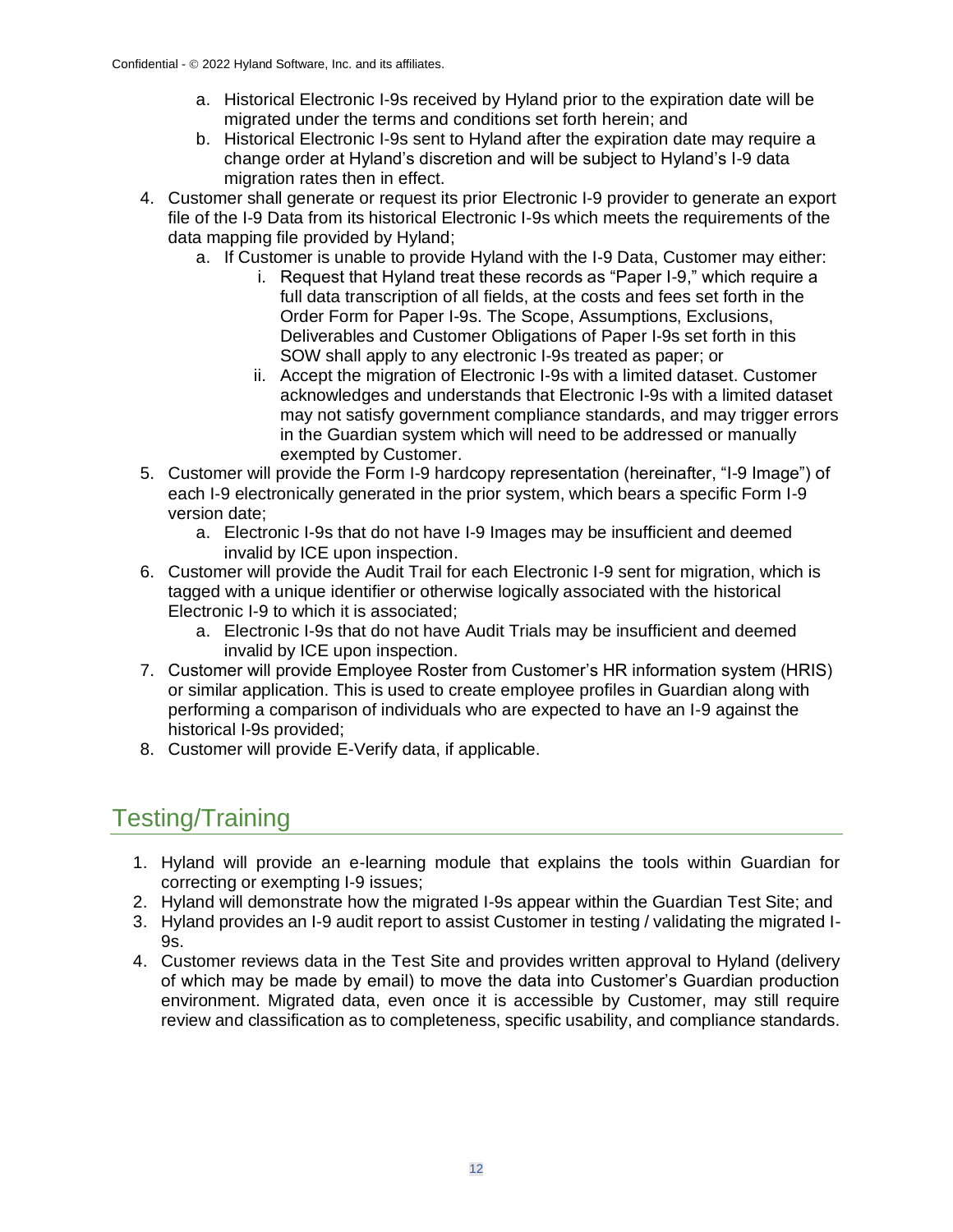# **CHANGE ORDER PROCESS**

Requested changes to this SOW will be managed using the Project Change Control Process outlined below. If any party believes that a change is warranted, the party shall issue a Change Request in writing. The Hyland and Customer project teams will review the Change Request, determine the impact, and agree to the change(s). Once the change(s) are agreed upon, Hyland will provide a formal Change Order to Customer outlining the change in Professional Services, the impact on hours, resources, timeline and/or cost.

Customer and Hyland will fully execute the Change Order prior to the requested changes taking effect. Customer and Hyland acknowledge that this may affect Professional Services, timelines and deliverables, and therefore will make reasonable efforts to execute any changes with enough lead-time to minimize the influence on the project.

If the parties cannot agree upon the need or content for any Change Order, the revised or additional Professional Services shall not be performed.

# **PRICING**

## Pricing Assumptions

The pricing set forth in the executed Order Form referencing this SOW was created using the following assumptions:

- 1. Hyland has made its best effort to provide a fair and accurate assumption of effort based on all information available and the scope known to date.
- 2. The above cost includes estimated Professional Services fees anticipated to complete the project(s) successfully.
- 3. For Paper I-9 and Electronic I-9 migrations, the per I-9 fee specified in the executed Order Form ("I-9 Migration Fee") covers the migration of data from sections 1 and 2 of each Form I-9, which may be one or two pages depending on the specific form version. If an I-9 contains information recorded in section 3 of the form (for purposes of rehire, reverification, or update), Hyland will assess an additional I-9 Migration Fee to account for the migration and storage of the section 3 in Guardian. The I-9 Migration Fee excludes Supporting Documents which are charged separately. In addition, the Services described herein are performed on each and every I-9 record that is sent from Customer to Hyland. Therefore, any I-9 record sent to Hyland will incur the I-9 Migration Fee quoted in the Order Form, regardless of whether or not the I-9 is eventually migrated into Guardian or otherwise excluded or deleted by Customer.
- 4. The fixed fees specified on the executed Order Form were determined based on information provided to Hyland by Customer and assumptions developed by the parties based upon that information. In the event that (a) any such information is inaccurate or necessary information was not provided to Hyland, (b) Customer fails to fulfill its obligations during this Contract, or (c) reasonably unforeseen technical or system limitations exist or arise, and any of such causes materially and adversely affect the performance of the Professional Services, this fixed fees shall be adjusted equitably to reflect the impacts of such circumstances following the Project Change Control Process.